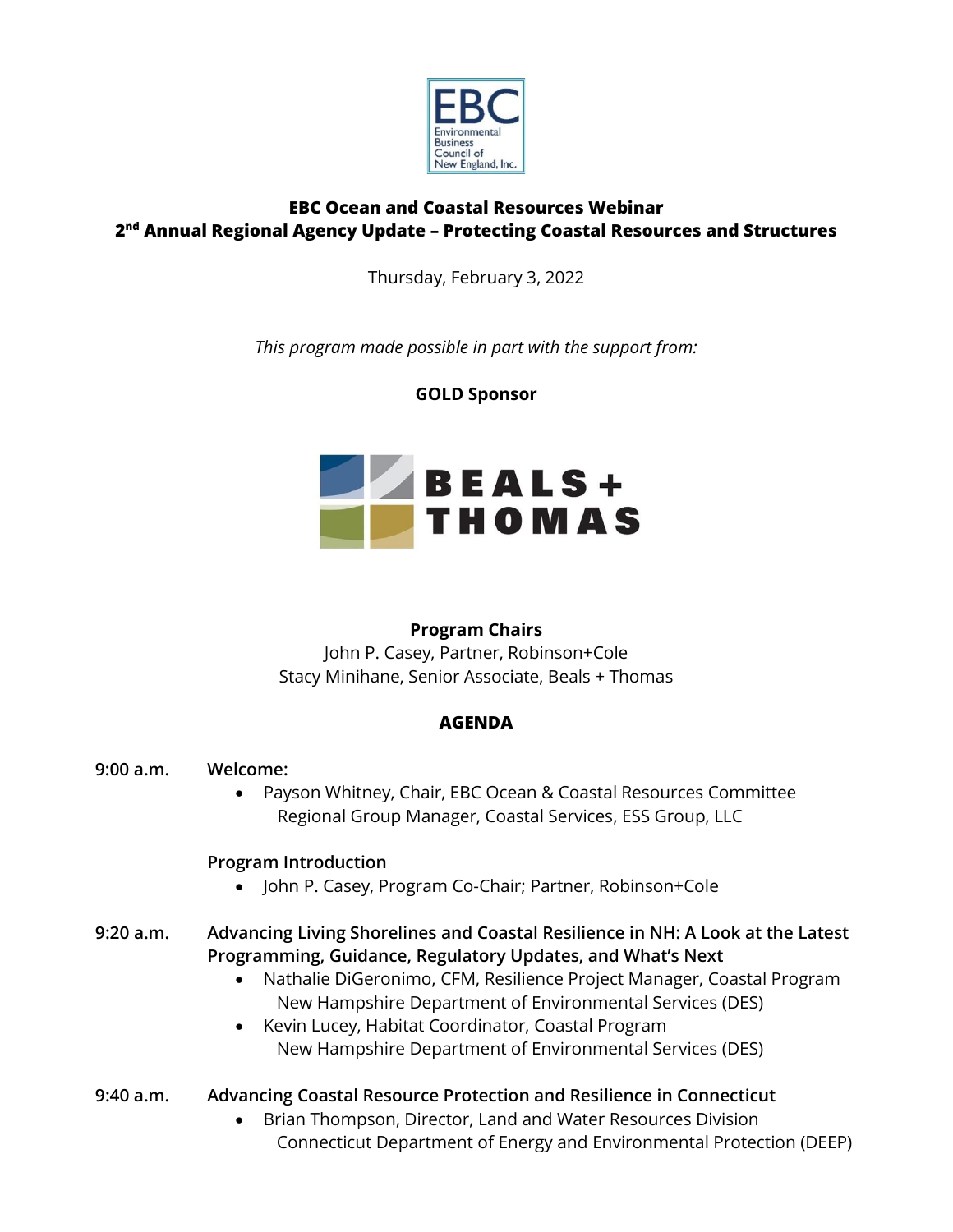## **10:00 a.m. Coastal Buffer Zones and Resilience in a Regulatory Landscape**

- Leah Feldman, Coastal Policy Analyst Rhode Island Coastal Resources Management Council (CRMC)
- **10:20 a.m. Networking Opportunity**
- **10:40 a.m. Break**

### **10:50 a.m. Massachusetts Coastal Regulations: Promoting Resilience**

- Lisa Rhodes, Chief, Wetlands Program Division of Wetlands and Water Ways, Bureau of Water Resources Massachusetts Department of Environmental Protection (DEP)
- Pamela Harvey, Esq., Environmental Analyst Massachusetts Department of Environmental Protection (DEP)
- Julia Knisel, Coastal Shoreline & Floodplain Manager Massachusetts Office of Coastal Zone Management (CZM)

### **11:10 a.m. Implementing New Sea Level Rise Standards in Maine's Laws and Regulations**

• Peter Slovinsky, Marine Geologist, Maine Geological Survey Maine Department of Agriculture, Conservation and Forestry

### **11:30 a.m. Moderated Discussion**

**Moderator:** Mary Kate Schneeweis, Senior Environmental Planning Specialist Beals + Thomas

### **Panel Members:**

- Nathalie DiGeronimo, New Hampshire DES
- Leah Feldman, Rhode Island CRMC
- Pamela Harvey, Massachusetts DEP
- Julia Knisel, Massachusetts CZM
- Kevin Lucey, New Hampshire DES
- Lisa Rhodes, Massachusetts DEP
- Peter Slovinsky, Maine Geological Survey
- Brian Thompson, Connecticut DEEP

### **12:00 p.m. Adjourn**

### **PROGRAM CO-CHAIRS**

**John P. Casey**, Partner Robinson+Cole 88 Howard Street, Suite C-1, New London, CT 06320 860.275.8359 | jcasey@rc.com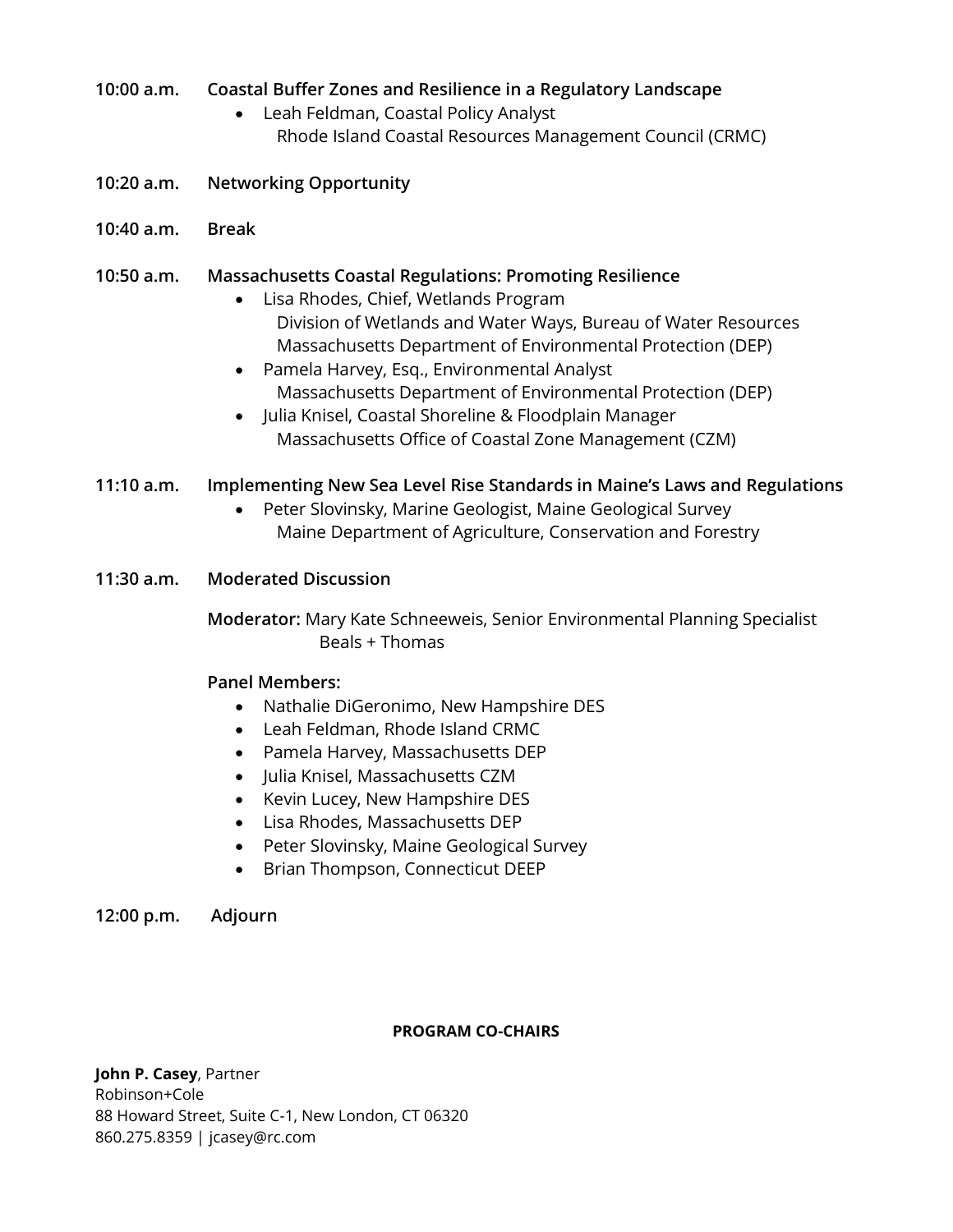John Casey concentrates his practice on land use and environmental matters, with particular emphasis on coastal management, development, permitting, and littoral and riparian water rights. He is a member of Robinson+Cole's Land Use and Real Estate + Development Groups, and the partner in charge of the firm's New London office.

Before joining the firm, John was a lieutenant in the U.S. Navy, Judge Advocate General's Corps, fulfilling various legal duties while stationed at the Naval Submarine Base in Groton, Connecticut. After completing his military service, he worked for a litigation firm in New London, Connecticut.

**Stacy Minihane**, Senior Associate Beals + Thomas 32 Court Street, Plymouth, MA 02360

144 Turnpike Road, Southborough, MA 01772 508.366.0560 x4860 | 774.454.4759 | sminihane@bealsandthomas.com

Stacy is the leader of B+T's Planning and Environmental Services Discipline and Planning and Permitting Group. She is a Professional Wetland Scientist and MVP Certified Provider with over 15 years of experience with local, state and federal permitting processes, wetland science and environmental research. She is adept at the preparation and oversight of complex reports and permitting documentation, and also provides project peer review services for various Conservation Commissions in Massachusetts, and is active in various state wetland organizations, as well as the international Society of Wetland Scientists.

## **PANEL MODERATOR**

**Mary Kate Schneeweis**, Senior Environmental Planning Specialist Beals + Thomas 32 Court Street, Plymouth, MA 02360 144 Turnpike Road, Southborough, MA 01772 508.366.0560 | mschneeweis@bealsandthomas.com

As an MVP Certified Provider, Mary Kate excels at engaging with large- and small-group input gathering and reaching consensus. Mary Kate leads B+T's MVP Planning projects and has also overseen Hazard Mitigation Plan updates. Her knowledge of GIS software and readily available sources of data allows her to supplement permit applications and planning efforts with detailed graphics that identify necessary information. She particularly enjoys applying her educational background in geological processes to the planning and permitting of resiliency improvements, as well as facilitating discussions about planning for climate change.

She is also a former member of the Natick Conservation Commission and previously served on the Charles River Dam Advisory Committee, whose purpose is information gathering, public outreach, and achieving agreement to address the future of this DCR-designated high hazard dam

### **SPEAKERS**

**Nathalie DiGeronimo,** CFM, Resilience Project Manager, Coastal Program New Hampshire Department of Environmental Services 222 International Drive, Suite 175, Portsmouth, NH 03801 603.559.0029 | Nathalie.M.DiGeronimo@des.nh.gov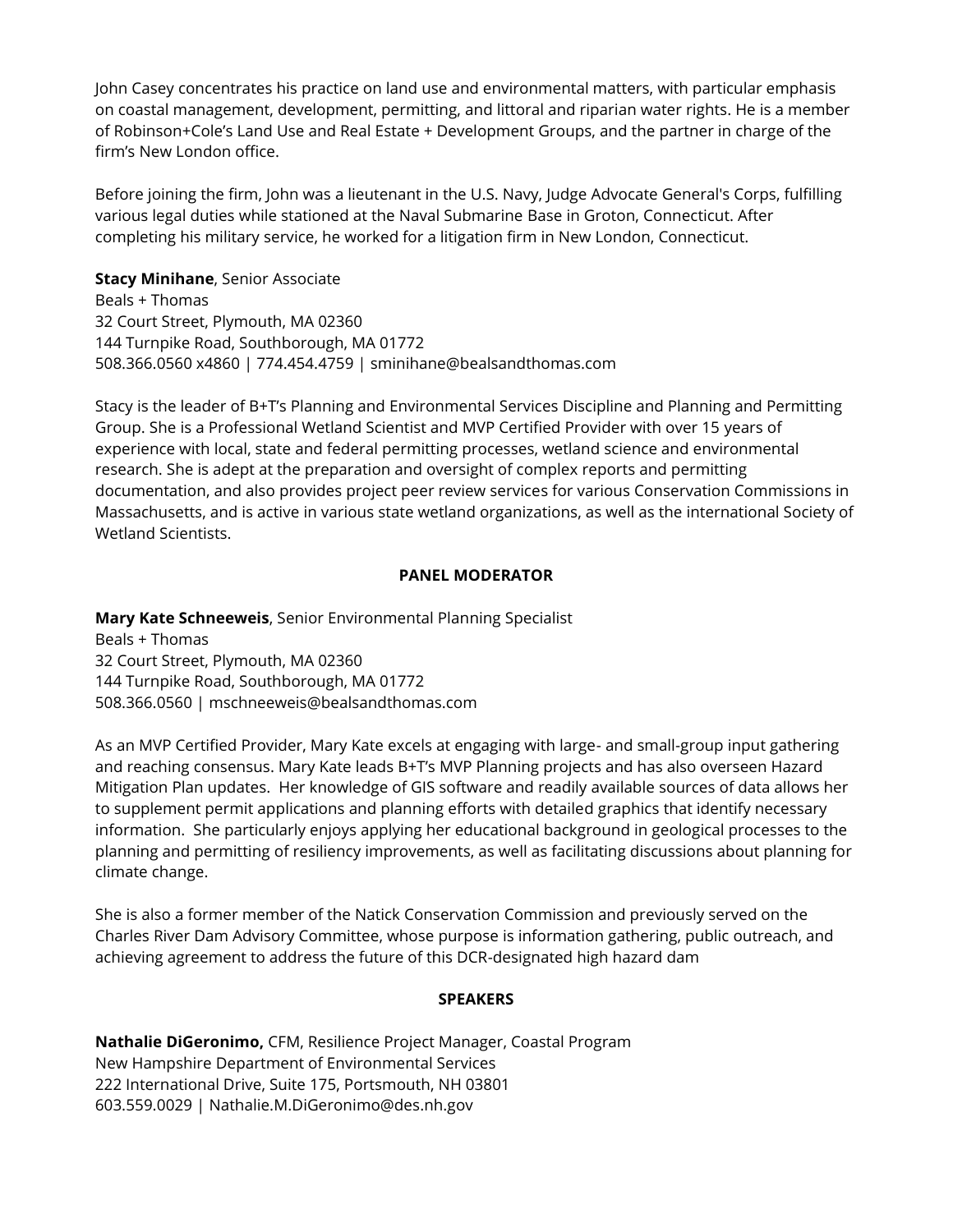Nathalie M. DiGeronimo, CFM is the Resilience Project Manager for the New Hampshire Coastal Program and is responsible for helping state agencies, coastal municipalities, and residents adapt to sea-level rise. She is a Certified Floodplain Manager and co-chairs the NH Coastal Adaptation Workgroup and the Coastal States Organization Coastal Hazards Planning and Adaptation Workgroup. Nathalie previously served as a Planning and Policy Analyst for the Hawaii Coastal Zone Management Program. She holds a Master of Coastal Environmental Management from Duke University and a B.A. in Biology from Occidental College. Nathalie is happiest on or by the sea and enjoys baking and eating bread.

**Leah Feldman**, Coastal Policy Analyst Rhode Island Coastal Resources Management Council 4808 Tower Hill Road, Wakefield, RI 02879 401.783.7235 | lfeldman@crmc.ri.gov

Leah Feldman is a Coastal Policy Analyst for the Coastal Resources Management Council of Rhode Island. Originally from New York, Feldman received her undergraduate degree from Colgate University with dual degrees in Environmental Studies and English Literature. She received her Master of Arts in Marine Affairs from the University of Rhode Island before being selected for the prestigious NOAA Coastal Management Fellowship, which placed her in New York State's Coastal Program working for the Department of State's Office of Community Planning, Development and Community Infrastructure. During her two years with the NOAA Fellowship, Feldman assisted the Ocean and Great Lakes Team in creating scenario planning focused resiliency efforts on Lake Ontario. In her current role with the CRMC, Leah Feldman focuses on issues regarding public access to the shoreline, community engagement, habitat and shoreline change policy efforts, and resilience.

**Pamela Harvey**, Esq., Environmental Analyst Massachusetts Department of Environmental Protection One Winter Street, Boston, MA 02108 pamela.harvey@mass.gov

Pamela Harvey served in several positions at the Massachusetts Department of Environmental Protection from 1991 to 2015, and returned in 2020 to assist with regulations governing work in the coastal floodplain. She has been responsible for regulatory and policy development related to wetlands protection, water quality, and public trust issues. She also served as a presiding officer to conduct hearings on permit and enforcement cases. Recently, she has been involved with local climate change resiliency efforts in Boston and Woods Hole.

**Julia Knisel**, Coastal Shoreline & Floodplain Manager Massachusetts Office of Coastal Zone Management 251 Causeway Street, Suite 800, Boston, MA 02114 julia.knisel@mass.gov

Julia leads the StormSmart Coasts program for the Massachusetts Office of Coastal Zone Management to help communities address coastal erosion and flooding while enhancing beach systems. She supports state hazard mitigation and climate adaptation and serves on the Resilient Massachusetts Action Team. Julia is a member of the Massachusetts Emergency Support Function Team to inform response and recovery from coastal storm events. Julia also collaborates with state, federal, and non-profit partners across New England on coastal hazards and resilience through the Coastal Hazards Resilience Committee of the Northeast Regional Ocean Council, which has been focused on advancing nature-based approaches to shoreline management.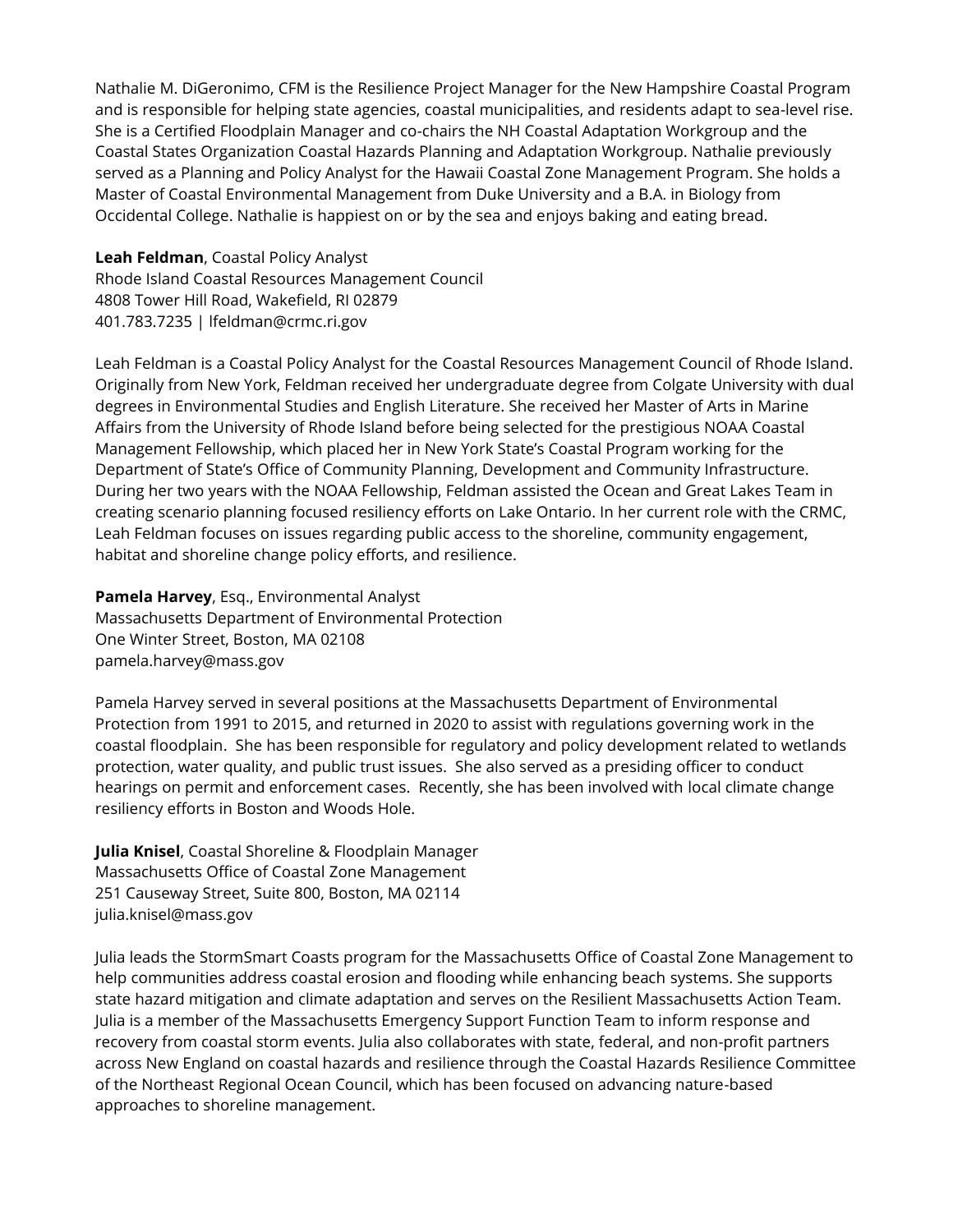**Kevin Lucey**, Habitat Coordinator, Coastal Program New Hampshire Department of Environmental Services (DES) 222 International Drive, Suite 175, Portsmouth, NH 03801 603.559.0026 | kevin.p.lucey@des.nh.gov

Kevin Lucey, Habitat Coordinator for the NHDES Coastal Program (NHCP), manages projects for the restoration, conservation, and evaluation of jurisdictional coastal ecosystems in NH. Kevin has worked for NH Coastal Program for 15 years and has focused on stream habitat assessment, salt marsh monitoring, invasive plant management, dam removal, and culvert assessment and replacement. His work plays a vital role in supporting coastal communities in their identification of high priority restoration and conservation opportunities.

**Lisa Rhodes,** Chief, Wetlands Program Division of Wetlands and Waterways Bureau of Water Resources Massachusetts Department of Environmental Protection One Winter Street, Boston, MA 02108 857.772.2372 | lisa.rhodes@mass.gov

Lisa Rhodes, MassDEP Wetlands Program Chief, is responsible for overseeing all aspects of the Bostonbased Program's regulatory, policy and guidance, compliance, and enforcement activities pertaining to the Wetlands Protection Act and Water Quality Certification. While at MassDEP, Lisa has served as Variance Supervisor, responsible for review of major projects considered for Variances of the Wetlands Protection Act, Wetlands Monitoring and Assessment Program Manager, and author (or co-author) of numerous Wetland Program guidance documents. Lisa's experience prior to joining MassDEP includes Supervisor at MassHighway's Environmental Compliance Section, environmental consultant, and Conservation Administrator for the Town of Weymouth. Lisa has a B.S. in Natural Resources from the University of Rhode Island, and has completed graduate level courses in hydrogeology at Boston University.

**Peter Slovinsky,** Marine Geologist Maine Geological Survey 93 State House Station 17 Elkins Lane, Williams Pavilion, Augusta, ME 04333 207.287.2801 | peter.a.slovinsky@maine.gov

Peter Slovinsky is a Marine Geologist with the Maine Geological Survey in the Department of Agriculture, Conservation and Forestry. His work focuses on sea level rise, coastal hazards, beach and shoreline erosion mapping, living shorelines, and assessing the vulnerability of both natural and built environments to the potential effects of sea-level rise and storms in support of municipal, regional, and state level decision-making. Peter helps communities understand coastal hazards and develop viable local and regional adaptation strategies and enjoys making technical science understandable to a variety of different stakeholder audiences. Peter has an MS in Geological Sciences and a BA in Geosciences. When he's not in the office or field, you might find him surfing, fly fishing, hiking, skiing, or just walking his dogs on the beach.

**Brian Thompson,** Director Land and Water Resources Division Connecticut Department of Energy and Environmental Protection 79 Elm Street, Hartford, CT 06106 860.424.3019 | brian.thompson@ct.gov